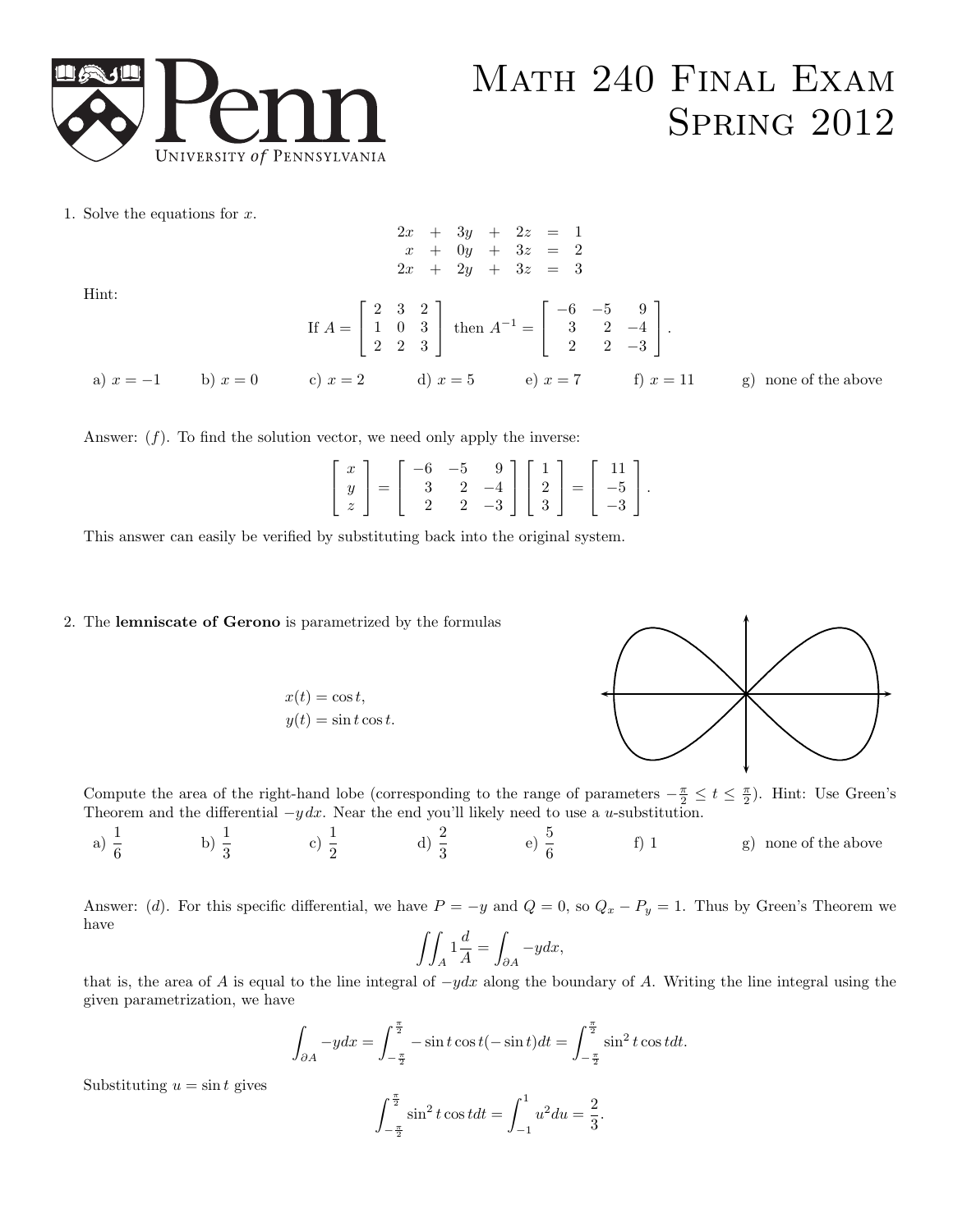- 3. Calculate the outward flux of  $\vec{F}$  across S if  $\vec{F}(x, y, z) = 3xy^2\vec{i} + xe^z\vec{j} + z^3\vec{k}$  and S is the surface of the solid bounded by the cylinder  $y^2 + z^2 = 1$  and the planes  $x = -1$  and  $x = 2$ .
	- a) 0 b)  $-\frac{\pi}{4}$  $\frac{\pi}{4}$  c)  $\frac{11\pi}{8}$  d)  $3\pi$  e)  $\frac{9\pi}{5}$  f)  $\frac{9\pi}{2}$  g) none of the above

Answer: (f). We use the divergence theorem. First we compute the divergence of  $\vec{F}$ :

$$
\nabla \cdot \vec{F} = \frac{\partial}{\partial x}(3xy^2) + \frac{\partial}{\partial y}(xe^z) + \frac{\partial}{\partial z}(z^3) = 3(y^2 + z^2).
$$

If C is the interior of the cylinder that is described in the problem and  $\partial C$  is the surface bounding it, then

$$
\iint_{\partial C} \vec{F} \cdot \vec{n} dS = \iiint_C 3(y^2 + z^2) dV.
$$

We can evaluate the integral in cylindrical coordinates  $(r, \theta, x)$ , where  $(r, \theta)$  represent the polar coordinates in the yz-plane.

$$
\iint_{\partial C} \vec{F} \cdot \vec{n} dS = \iiint_C 3(y^2 + z^2) dV = \int_{-1}^2 \int_0^{2\pi} \int_0^1 3r^2 r dr d\theta dx = \frac{9\pi}{2}
$$

.

4. Compute the outward flux of  $\nabla \times \vec{F}$  through the surface of the ellipsoid  $2x^2 + 2y^2 + z^2 = 8$  lying above the plane  $z = 0$ , where

a) 0 
$$
\vec{F} = (3x - y)\vec{i} + (x + 3y)\vec{j} + (1 + x^2 + y^2 + z^2)\vec{k}
$$
.  
\na) 0   
\nb)  $2\pi$    
\nc)  $3\pi$    
\nd)  $8\pi$    
\ne)  $12\pi$    
\nf)  $16\pi$    
\ng) none of the above

Answer:  $(d)$ . We use Stokes' theorem. If S is the top half of the ellipsoid, then its boundary will be a curve C obtained by setting  $z = 0$ . On the circle,  $2x^2 + 2y^2 = 8$ , meaning that C is the circle of radius 2 centered at the origin and lying in the xy-plane. Since the outward flux points upwards in the z-direction, the correct orientation of  $C$  is counterclockwise. We conclude

$$
\iint_S (\nabla \times \vec{F}) \cdot \vec{n} dS = \oint_C (3x - y) dx + (x + 3y) dy + (1 + x^2 + y^2 + z^2) dz.
$$

We can parametrize C by  $\vec{r}(t) = \langle 2 \cos t, 2 \sin t, 0 \rangle$  for  $t \in [0, 2\pi]$ . We will get

$$
\oint_C (3x - y)dx + (x + 3y)dy + (1 + x^2 + y^2 + z^2)dz
$$
\n
$$
= \int_0^{2\pi} \left[ (6\cos t - 2\sin t)(-2\sin t) + (2\cos t + 6\sin t)(2\cos(t)) + (1 + 4\cos^2 t + 4\sin^2 t)(0) \right] dt.
$$
\n
$$
= \int_0^{2\pi} 4\left[\sin^2 t + \cos^2 t\right] dt = 8\pi.
$$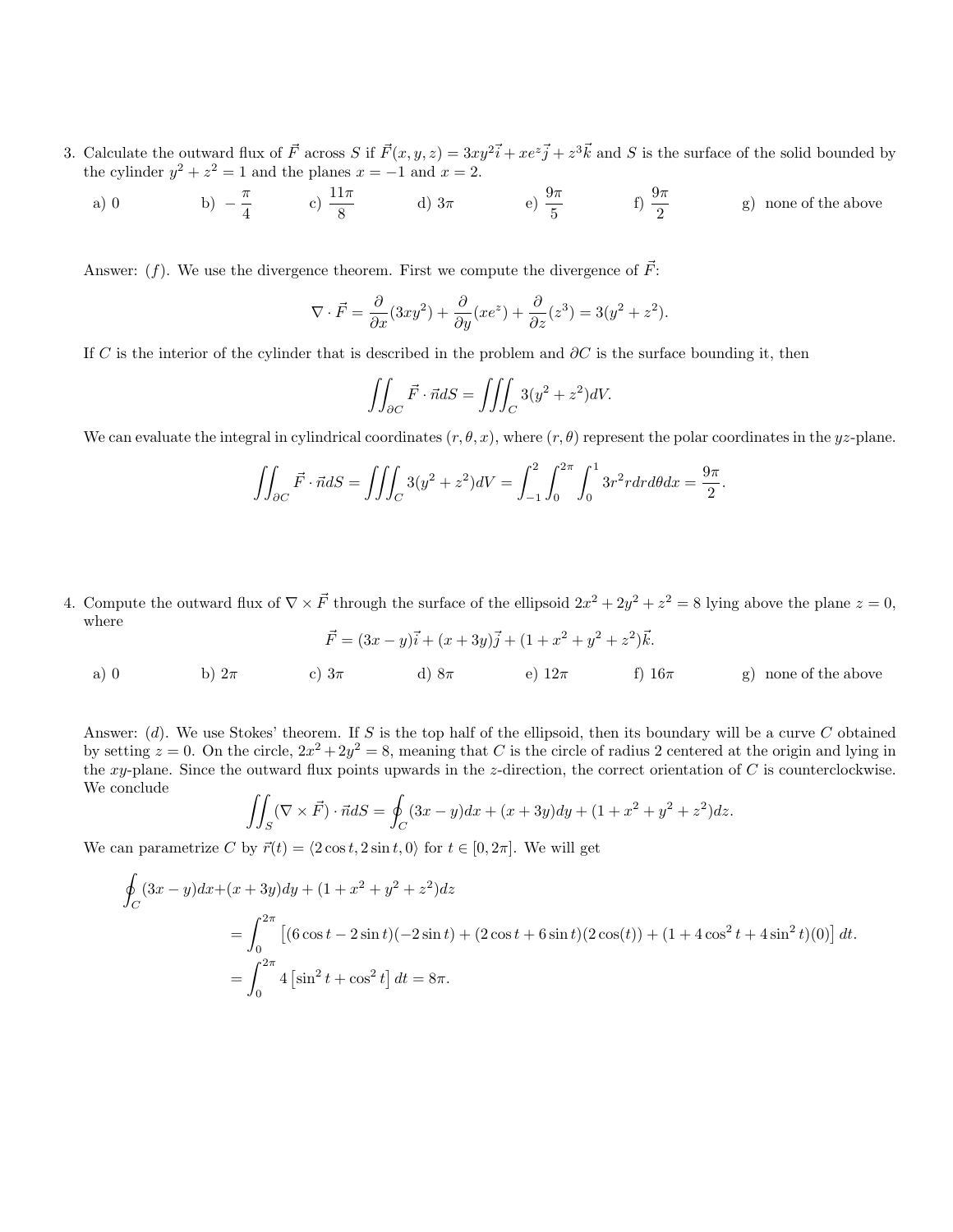## 5. Find a  $2 \times 2$  real matrix A that has

an eigenvalue  $\lambda_1 = 1$  with eigenvector  $\vec{E}_1 = \begin{bmatrix} 1 \\ 2 \end{bmatrix}$ 2 and an eigenvalue  $\lambda_2 = -1$  with eigenvector  $\vec{E}_1 = \begin{bmatrix} 2 \\ 1 \end{bmatrix}$ 1 .

Then compute the determinant of  $A^{10} + A$  and write your answer in the box below.

a) 
$$
A = \begin{bmatrix} -\frac{5}{3} & \frac{4}{3} \\ -\frac{4}{3} & \frac{3}{3} \end{bmatrix}
$$
 b)  $A = \begin{bmatrix} -\frac{4}{3} & \frac{5}{3} \\ -\frac{3}{3} & \frac{4}{3} \end{bmatrix}$  c)  $A = \begin{bmatrix} \frac{5}{3} & \frac{4}{3} \\ \frac{4}{3} & \frac{5}{3} \end{bmatrix}$  d)  $A = \begin{bmatrix} \frac{4}{3} & \frac{5}{3} \\ \frac{4}{3} & \frac{5}{3} \end{bmatrix}$   
e)  $A = \begin{bmatrix} \frac{5}{3} & -\frac{4}{3} \\ \frac{4}{3} & -\frac{5}{3} \end{bmatrix}$  f)  $A = \begin{bmatrix} \frac{4}{3} & -\frac{5}{3} \\ \frac{5}{3} & -\frac{4}{3} \end{bmatrix}$  g) none of the above  
det $(A^{10} + A) = \begin{bmatrix} \frac{4}{3} & \frac{5}{3} & \frac{4}{3} \\ \frac{1}{3} & -\frac{5}{3} & \frac{5}{3} \end{bmatrix}$ 

Answer: (*a*). If such a matrix A exists, it should be diagonalizable, meaning  $D = P^{-1}AP$  when

$$
D = \left[ \begin{array}{cc} 1 & 0 \\ 0 & -1 \end{array} \right]
$$
 when  $P = \left[ \begin{array}{cc} 1 & 2 \\ 2 & 1 \end{array} \right]$ .

We can find A by the formula  $A = PDP^{-1}$ . We have

$$
P^{-1} = \begin{bmatrix} -\frac{1}{3} & \frac{2}{3} \\ \frac{2}{3} & -\frac{1}{3} \end{bmatrix}, \qquad DP^{-1} = \begin{bmatrix} -\frac{1}{3} & \frac{2}{3} \\ -\frac{2}{3} & \frac{1}{3} \end{bmatrix}, \qquad PDP^{-1} = \begin{bmatrix} -\frac{5}{3} & \frac{4}{3} \\ -\frac{4}{3} & \frac{5}{3} \end{bmatrix}.
$$

We can compute  $A^{10}$  using the diagonalization:  $A^{10} = PD^{10}P^{-1}$ . The tenth power of D is the identity matrix, so  $A^{10} = P I P^{-1} = P P^{-1} = I$ . We conclude

$$
\det(A^{10} + A) = \det(A + I) = \det \begin{bmatrix} -\frac{2}{3} & \frac{4}{3} \\ -\frac{4}{3} & \frac{8}{3} \end{bmatrix} = 0.
$$

Alternately,  $\det(A^{10} + A) = \det(D^{10} + D) = 0$  since  $D + I$  has a row which is identically zero.

6. Identify all possible eigenvalues of an  $n \times n$  matrix A if A which satisfies the following matrix equation:

$$
A - 2I = -A^2.
$$

Must A be invertible? Record your answer in the box below and provide justification for your answer.

a)  $\lambda = 0, 1$  b)  $\lambda = 0, 2$  c)  $\lambda = 0, 1, -2$  d)  $\lambda = 1, -2$  e)  $\lambda = 0, 1, -3$  f)  $\lambda = 1, -3$  g) none of the above



Answer: (d). Suppose  $\vec{E}$  is an eigenvector of A with eigenvalue  $\lambda$  (recall that every eigenvalue has at least one eigenvector). We know that  $A\vec{E} = \lambda \vec{E}$ , so  $(A - 2I)\vec{E} = (\lambda - 2)\vec{E}$ . Likewise,  $-A^2\vec{E} = -A(\lambda \vec{E}) = -\lambda^2 \vec{E}$ . We conclude that  $(\lambda - 2)\vec{E} = -\lambda^2 \vec{E}$  when the relationship  $A - 2I = -A^2$  holds. Since  $\vec{E}$  is never zero, we have  $\lambda - 2 = -\lambda^2$ . Solving for  $\lambda$  gives  $\lambda = 1, -2$ . These are the only possible eigenvalues–we haven't shown that they *must* be eigenvalues (take  $A = I$ , for example; it satisfies the equation but has not eigenvalue equal to  $-2$ ), but that no other possible eigenvalues could occur. In particular, A must be invertible because 0 cannot be an eigenvalue. Alternately, notice that our formula implies that

$$
I = \frac{1}{2}(A + A^{2}) = A\left(\frac{1}{2}I + \frac{1}{2}A\right).
$$

Not only must A be invertible, but its inverse equals  $\frac{1}{2}I + \frac{1}{2}A$ .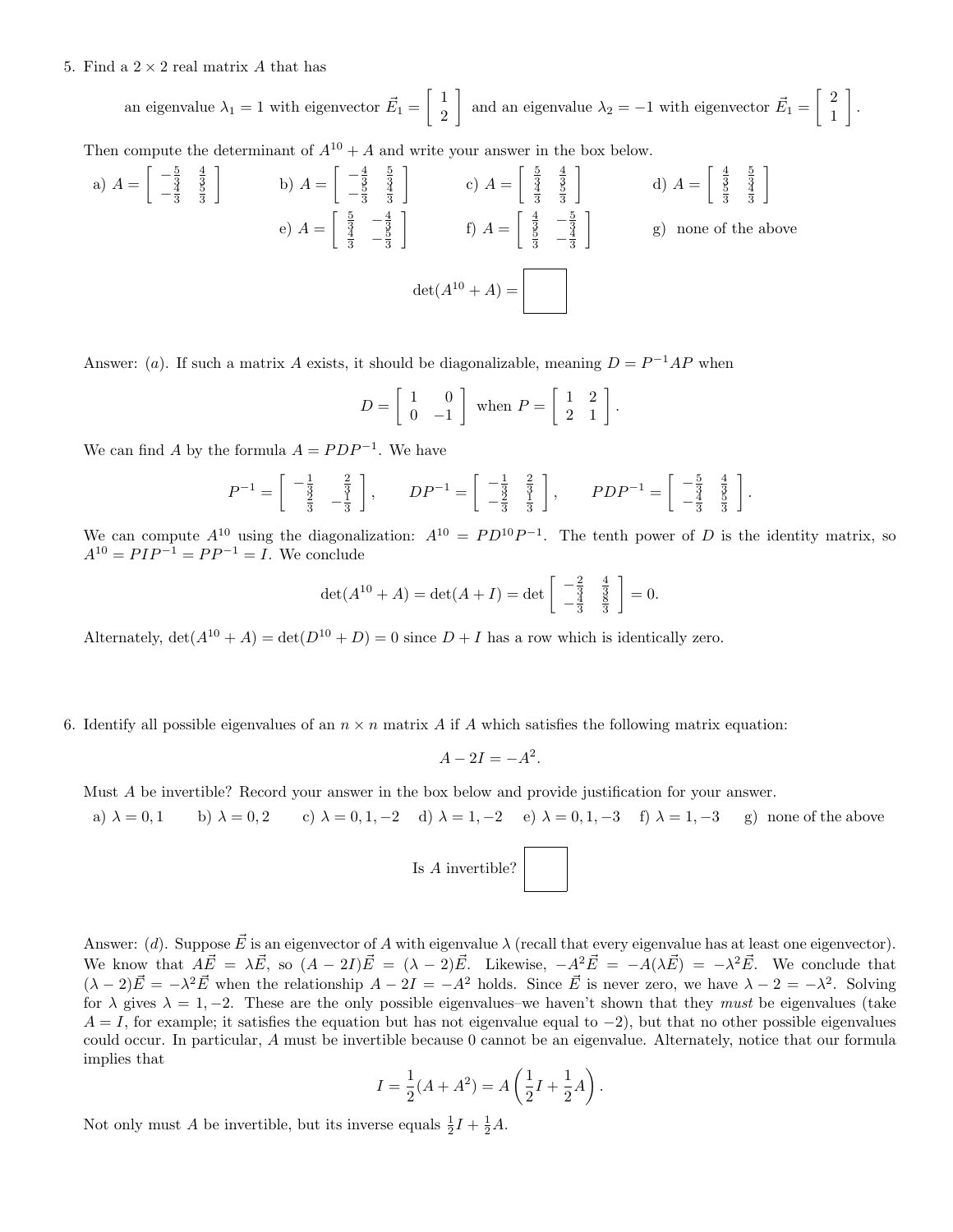## 7. Solve the differential equation

$$
9x^2y'' + 2y = 0
$$

on the interval  $(0, \infty)$  subject to the initial conditions  $y(1) = 1$  and  $y'(1) = \frac{4}{3}$ .

a) 
$$
y = 2x^{\frac{2}{3}} - 3x^{\frac{1}{3}}
$$
  
\nb)  $y = 3x^{\frac{2}{3}} - 2x^{\frac{1}{3}}$   
\nc)  $y = 3x^{\frac{3}{2}} - 3x^3$   
\nd)  $y = 3x^{\frac{3}{2}} - 2x^3$   
\ne)  $y = 2x^2 - 3x$   
\nf)  $y = 3x^2 - 2x$   
\ng) none of the above

Answer: (b). This is a Cauchy-Euler equation. The auxiliary equation is  $9m(m-1) + 2 = 0$ , which factors as  $(3m 2(3m-1) = 0$ . Thus the general solution will have the form  $y = c_1 x^{\frac{2}{3}} + c_2 x^{\frac{1}{3}}$ . Solving the system of equations

$$
c_1 + c_2 = 1
$$
  

$$
\frac{2}{3}c_2 + \frac{1}{3}c_2 = \frac{4}{3}
$$

gives  $c_1 = 3$  and  $c_2 = -2$ .

8. Let  $\vec{\omega} := \langle 1, 2, 3 \rangle$ , and let  $\vec{r}(t) = \langle x(t), y(t), z(t) \rangle$ . Now consider the differential equation

$$
\frac{d}{dt}\vec{r} = \vec{\omega} \times \vec{r}.
$$

Select the answer which correctly expresses this system of equations in matrix notation when

$$
\vec{X}(t) = \begin{bmatrix} x(t) \\ y(t) \\ z(t) \end{bmatrix}.
$$

Do not solve the system.

a) 
$$
\frac{d}{dt}\vec{X} = \begin{bmatrix} 0 & -1 & 3 \\ 1 & 0 & -2 \\ -3 & 2 & 0 \end{bmatrix} \vec{X}
$$
  
b)  $\frac{d}{dt}\vec{X} = \begin{bmatrix} 0 & -2 & 1 \\ 2 & 0 & -3 \\ -1 & 3 & 0 \end{bmatrix} \vec{X}$   
c)  $\frac{d}{dt}\vec{X} = \begin{bmatrix} 0 & -3 & 2 \\ 3 & 0 & -1 \\ -2 & 1 & 0 \end{bmatrix} \vec{X}$   
d)  $\frac{d}{dt}\vec{X} = \begin{bmatrix} 0 & -1 & 2 \\ 1 & 0 & -3 \\ -2 & 3 & 0 \end{bmatrix} \vec{X}$   
e)  $\frac{d}{dt}\vec{X} = \begin{bmatrix} 0 & -3 & 1 \\ 3 & 0 & -2 \\ -1 & 2 & 0 \end{bmatrix} \vec{X}$   
f)  $\frac{d}{dt}\vec{X} = \begin{bmatrix} 0 & -2 & 3 \\ 2 & 0 & -1 \\ -3 & 1 & 0 \end{bmatrix} \vec{X}$   
g) none of the above

Answer: (c). First we simply expand the formula for the cross product:

$$
\langle 1,2,3 \rangle \times \langle x,y,z \rangle = \begin{vmatrix} \vec{i} & \vec{j} & \vec{k} \\ 1 & 2 & 3 \\ x & y & z \end{vmatrix} = \begin{vmatrix} 2 & 3 \\ y & z \end{vmatrix} \vec{i} - \begin{vmatrix} 1 & 3 \\ x & z \end{vmatrix} \vec{j} + \begin{vmatrix} 1 & 2 \\ x & y \end{vmatrix} \vec{k}
$$

$$
= (2x - 3y)\vec{i} + (3x - z)\vec{j} + (y - 2x)\vec{k}.
$$

We write this vector as a column vector and discover that

$$
\begin{bmatrix} 2x - 3y \\ 3x - z \\ y - 2x \end{bmatrix} \begin{bmatrix} 0 & -3 & 2 \\ 3 & 0 & -1 \\ -2 & 1 & 0 \end{bmatrix} \begin{bmatrix} x \\ y \\ z \end{bmatrix}.
$$

$$
\frac{d}{dt} \vec{X} = \begin{bmatrix} 0 & -3 & 2 \\ 3 & 0 & -1 \\ -2 & 1 & 0 \end{bmatrix} \vec{X}.
$$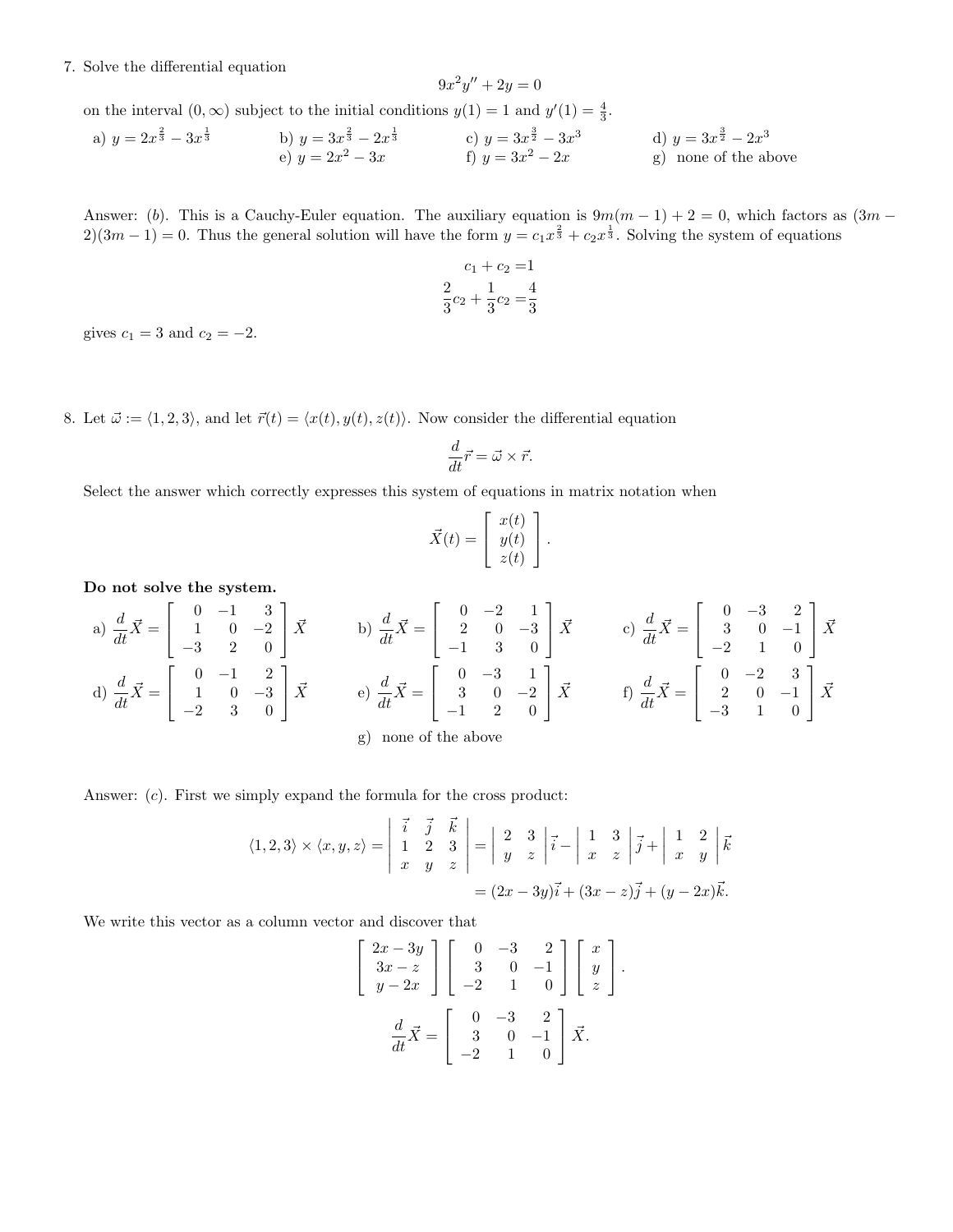9. Select the answer below which corresponds to the first few terms in a power series solution of the differential equation

$$
x^2y'' + (x^2 - x)y' + y = 0.
$$

Will there be a second, linearly independent series solution for this equation? Explain your answer.

a) 
$$
y = x^{\frac{1}{2}} + \frac{1}{2}x^{\frac{3}{2}} + \frac{1}{6}x^{\frac{5}{2}} + \frac{1}{12}x^{\frac{7}{2}} + \cdots
$$
 b)  $y = -x^{\frac{1}{2}} + \frac{1}{6}x^{\frac{3}{2}} - \frac{1}{12}x^{\frac{5}{2}} + \frac{1}{20}x^{\frac{7}{2}} + \cdots$  c)  $y = x^{\frac{1}{2}} + x^{\frac{3}{2}} + \frac{1}{2}x^{\frac{5}{2}} - \frac{1}{9}x^{\frac{7}{2}} + \cdots$   
d)  $y = x - x^2 + \frac{1}{6}x^3 - \frac{1}{12}x^4 + \cdots$  e)  $y = x - x^2 + \frac{1}{2}x^3 - \frac{1}{6}x^4 + \cdots$  f)  $y = x + x^2 + \frac{1}{2}x^3 + \frac{1}{9}x^4 + \cdots$   
g) none of the above

Answer: (e). The point  $x = 0$  is a regular singular point of this ODE. We use the method of Frobenius to find a solution

$$
y = \sum_{n=0}^{\infty} c_n x^{n+r} \qquad xy' = \sum_{n=0}^{\infty} (n+r)c_n x^{n+r} \qquad x^2 y'' = \sum_{n=0}^{\infty} (n+r)(n+r-1)c_n x^{n+r}
$$

We substitute in and get

$$
x^{2}y'' + (x^{2} - x)y' + y = \sum_{n=0}^{\infty} (n+r)(n+r-1)c_{n}x^{n+r} + \sum_{n=0}^{\infty} (n+r)c_{n}x^{n+r+1} - \sum_{n=0}^{\infty} (n+r)c_{n}x^{n+r} + \sum_{n=0}^{\infty} c_{n}x^{n+r} = 0
$$
  

$$
= \sum_{n=0}^{\infty} (n+r)(n+r-1)c_{n}x^{n+r} + \sum_{n=1}^{\infty} (n-1+r)c_{n-1}x^{n+r} - \sum_{n=0}^{\infty} (n+r)c_{n}x^{n+r} + \sum_{n=0}^{\infty} c_{n}x^{n+r}
$$
  

$$
= [r(r-1)c_{0} - rc_{0} + c_{0}] + \sum_{n=1}^{\infty} [(n+r)(n+r-1)c_{n} + (n-1+r)c_{n-1} - (n+r)c_{n} + c_{n}]x^{n+r}
$$

We simplify and conclude that

$$
(r-1)^2c_0 = 0
$$
 and  $(n+r-1)^2c_n + (n+r-1)c_{n-1} = 0$  when  $n \ge 1$ .

The indicial roots are both  $r = 1$ , so the method of Frobenius says that only one such series solution will exist (the other will involve a logarithm). We have

$$
c_1 = -\frac{1}{1+1-1}c_0 = -c_0
$$
  $c_2 = -\frac{1}{2+1-1}c_1 = \frac{c_0}{2}$   $c_3 = -\frac{1}{3+1-1}c_2 = -\frac{c_0}{6}$ .

In fact, we can see that there is a pattern:  $c_n = \frac{(-1)^n}{n!}$  $\frac{(-1)}{n!}$ . Our full series will be

$$
y = \sum_{n=0}^{\infty} \frac{(-1)^n}{n!} x^{n+1}.
$$

We can even identify this as a Taylor series:  $y = xe^{-x}$ .

10. Let y be a function satisfying  $y(0) = y'(0) = y''(0) = 0$  which is a solution of the ODE

$$
y''' - 4y'' + 4y' = 4.
$$

Compute  $y(1)$ .

a)  $y(1) = -5$  b)  $y(1) = 4$  c)  $y(1) = -3$  d)  $y(1) = 2$  e)  $y(1) = -1$  f)  $y(1) = 0$  g) none of the above Answer: (d). The complementary solution will have the form  $y_c = c_1e^{2x} + c_2xe^{2x} + c_3$ . The method of undetermined coefficients says that we should find a particular solution in the form  $y_p = Ax$  (we multiply by x because the complementary solution includes constants). That method gives a solution when  $A = 1$ . Thus the solution is of the form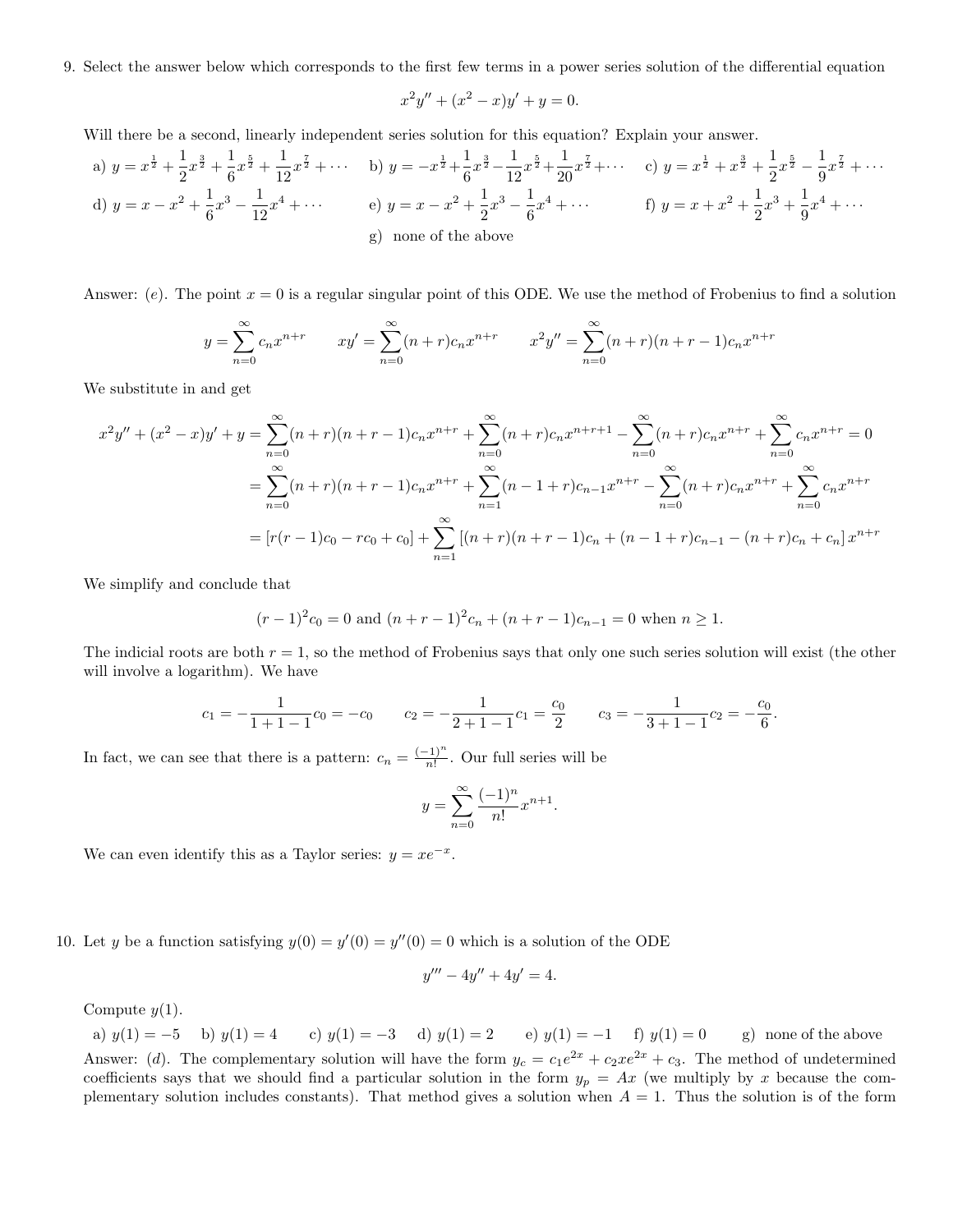$y = c_1e^{2x} + c_2xe^{2x} + c_3 + x$ . To solve the IVP we differentiate this solution 0, 1, and 2 times before setting  $x = 0$  in each case:

$$
c_1 + c_3 = 0
$$

$$
2c_1 + c_2 + 1 = 0
$$

$$
4c_1 + 4c_2 = 0
$$

The solution of this system is  $c_1 = -1$ ,  $c_2 = c_3 = 1$ , so we have

$$
y = -e^{2x} + xe^{2x} + 1 + x.
$$

11. Solve the following system of differential equations subject to the initial conditions  $y_1(0) = 1$  and  $y_2(0) = 3$ . Clearly state your solution. What is  $y_1(1)$ ?

 $\frac{dy_1}{dx} = 3y_1 - y_2$ 

a) 
$$
y_1(1) = 2e
$$
  
\nb)  $y_1(1) = 2e - 1$   
\nc)  $y_1(1) = 3$   
\ne)  $y_1(1) = 7e$   
\nb)  $y_1(1) = 2e - 1$   
\nc)  $y_1(1) = 3$   
\nd)  $y_1(1) = 5e^2$   
\ng) none of the above

Answer:  $(f)$ . We find that the characteristic equation of the matrix

$$
\left[\begin{array}{cc}3 & -1 \\1 & 1\end{array}\right]
$$

is  $(3 - \lambda)(1 - \lambda) + 1 = 0$ , or  $\lambda^2 - 4\lambda + 4 = 0$ . This has a double root  $\lambda = 2$ . There will be only one eigenvector, for example,

$$
\vec{E} = \left[ \begin{array}{c} 1 \\ 1 \end{array} \right].
$$

For the second solution, we need a generalized eigenvector  $\vec{E_2}$  such that

$$
\left[\begin{array}{cc} 1 & -1 \\ 1 & -1 \end{array}\right] \vec{E}_2 = \left[\begin{array}{c} 1 \\ 1 \end{array}\right].
$$

One possible solution (out of infinitely many possibilities) is

$$
\vec{E}_2 = \left[ \begin{array}{c} 1 \\ 0 \end{array} \right].
$$

We conclude that the general solution of the system has the form

$$
\left[\begin{array}{c}y_1(t) \\ y_2(t)\end{array}\right] = C_1 e^{2t} \left[\begin{array}{c}1 \\ 1\end{array}\right] + C_2 \left(te^{2t} \left[\begin{array}{c}1 \\ 1\end{array}\right] + e^{2t} \left[\begin{array}{c}1 \\ 0\end{array}\right]\right).
$$

Now solve

$$
C_1 \left[ \begin{array}{c} 1 \\ 1 \end{array} \right] + C_2 \left[ \begin{array}{c} 1 \\ 0 \end{array} \right] = \left[ \begin{array}{c} 1 \\ 3 \end{array} \right].
$$

We find that  $C_1 = 3$  and  $C_2 = -2$ . Consequently

$$
\left[\begin{array}{c}y_1(t)\\y_2(t)\end{array}\right] = \left[\begin{array}{c}e^{2t}-2te^{2t}\\3e^{2t}-2te^{2t}\end{array}\right].
$$

Plugging in  $t = 1$  gives the answer.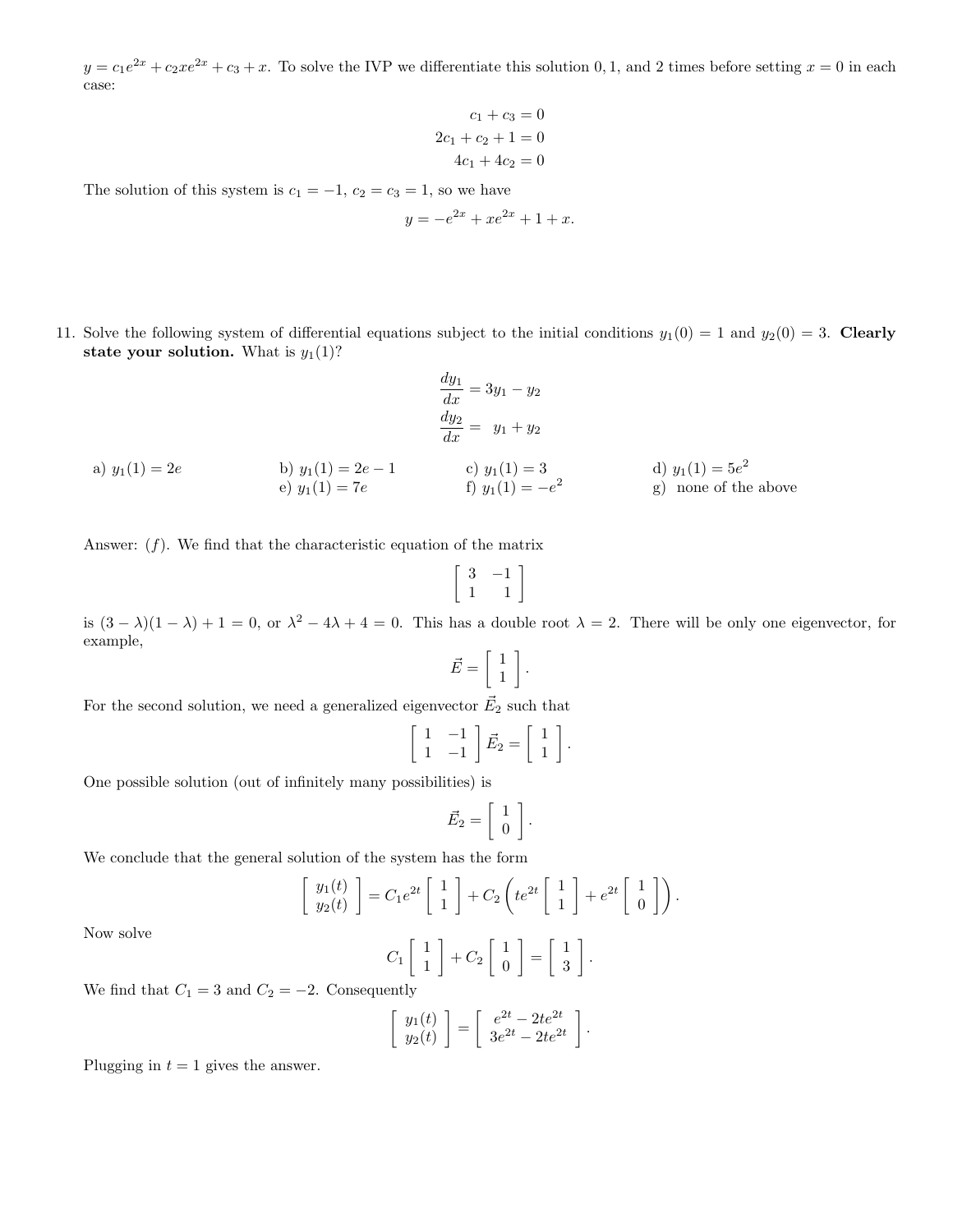- 12. Find a solution to the initial value problem  $y'' 2xy' 4y = 0$  subject to the initial conditions  $y(0) = 0$  and  $y'(0) = 1$ which takes the form of a power series centered at the origin. What is the coefficient in front of  $x^5$  in the series?
	- a) − 1 b) 0 c)  $\frac{1}{2}$ d) 1 e) 2 f) 6 g) none of the above

Answer: (c). The point  $x = 0$  is ordinary, so we make a standard power series solution:

$$
y = \sum_{n=0}^{\infty} c_n x^n
$$
  $y' = \sum_{n=0}^{\infty} n c_n x^{n-1}$   $y'' = \sum_{n=0}^{\infty} n(n-1)c_n x^{n-2}.$ 

We substitute these into the equation and get

$$
\sum_{n=0}^{\infty} n(n-1)c_n x^{n-2} - 2x \sum_{n=0}^{\infty} n c_n x^{n-1} - 4 \sum_{n=0}^{\infty} c_n x^n = 0.
$$

Next we can combine the last two sums:

$$
\sum_{n=0}^{\infty} n(n-1)c_n x^{n-2} + \sum_{n=0}^{\infty} (-2n-4)c_n x^n = 0.
$$

After that we shift the index of summation in the first sum:

$$
\sum_{n=-2}^{\infty} (n+2)(n+1)c_{n+2}x^n + \sum_{n=0}^{\infty} (-2n-4)c_nx^n = 0.
$$

Because  $(n+2)(n+1) = 0$  both when  $n = -2$  and  $n = -1$ , we can drop these two terms from the first sum and combine again:

$$
\sum_{n=0}^{\infty} [(n+2)(n+1)c_{n+2} - 2(n+2)c_n] x^n.
$$

Our recurrence formula is found by setting these coefficients equal to zero:

$$
(n+2)(n+1)c_{n+2} - 2(n+2)c_n = 0 \Rightarrow c_{n+2} = \frac{2c_n}{n+1}.
$$

The initial conditions give  $c_0 = 0$  and  $c_1 = 1$ . Computing the rest by means of the formula gives

$$
c_2 = \frac{2c_0}{1} = 0
$$
  $c_3 = \frac{2c_1}{2} = 1$   $c_4 = 0$   $c_5 = \frac{2c_3}{4} = \frac{1}{2}$ .